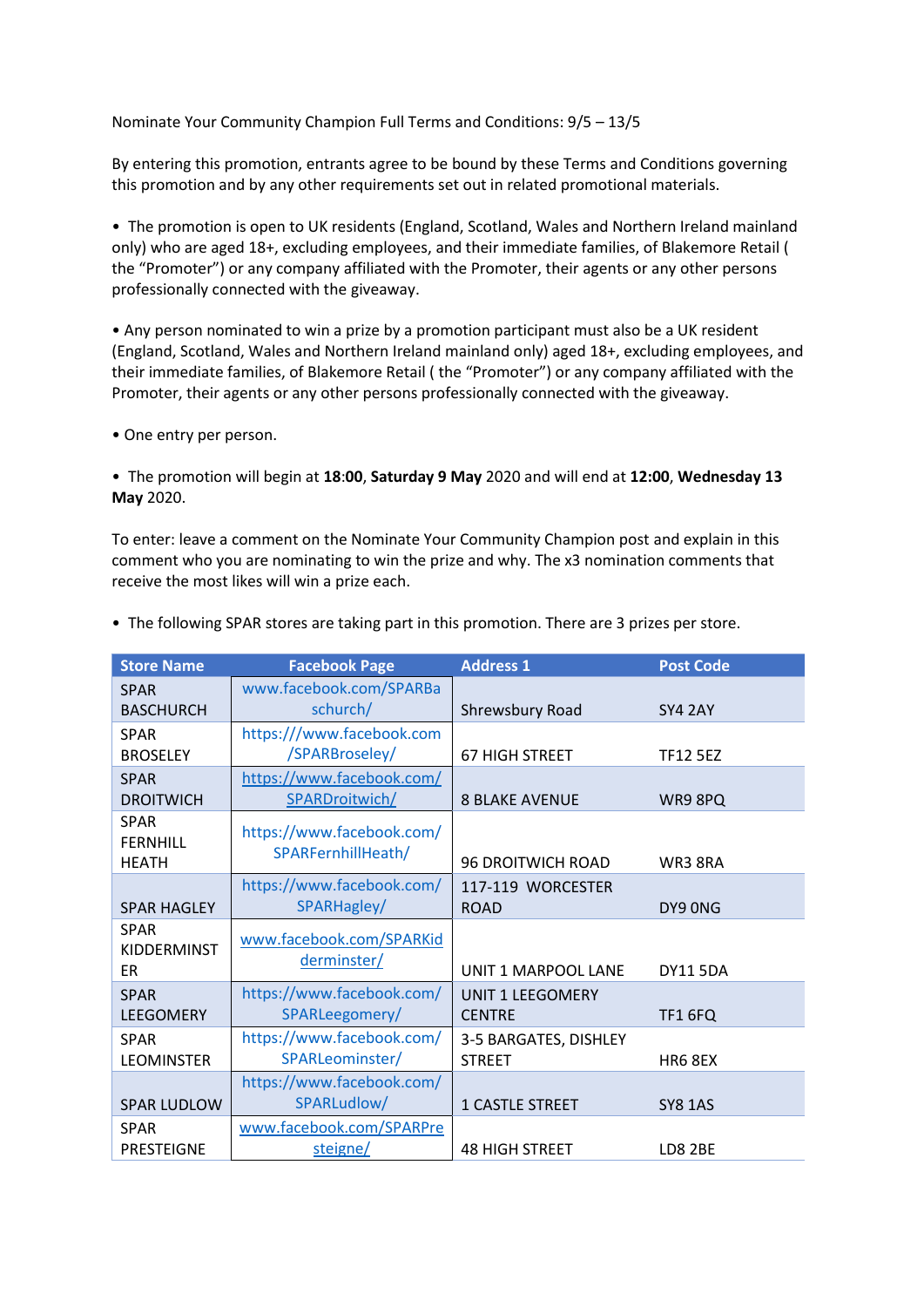| <b>SPAR</b><br><b>SHAWBIRCH</b>        | https://www.facebook.com/<br>SPARShawbirch/    | 1 ACORN WAY       | TF5 OLW         |
|----------------------------------------|------------------------------------------------|-------------------|-----------------|
| <b>SPAR</b><br><b>TENBURY</b><br>WELLS | https://www.facebook.com/<br>SPARTenburyWells/ | 54-64 TEME STREET | <b>WR15 8AA</b> |

• Entrants may be asked to prove they are over the age of 18 with a valid photo I.D.

• Any content, which contains discriminatory, offensive, explicit material, will be removed and will not be entered into the giveaway.

- Prize: There are 3 prizes per store. This prize is provided by Blakemore Retail.
- Details are correct as of **7 May 2020**. All information is subject to availability.
- Prize Conditions:

1. The winner of the Prize must respond to Blakemore Retail communication within 14 working days of being contacted as the winner.

2. Prize specification is subject to availability. If specification is not available, a suitable alternative will be provided to the same monetary sum.

3. The Prize excludes travel costs for collection, or any additional costs associated with the Prize.

4. Winners/the person nominated by the winner will be required to collect their prize from the relevant SPAR store. Social distancing will be maintained.

• The winners will be the 3 valid entries/comments that have received the most likes at the end of the Promotion Period. The winners will be notified via a comment on the giveaway post by **18 May 2020.** The winner will then have 14 working days to respond to confirm acceptance of the Prize. If a winner does not respond to the Promoter within this time, they will forfeit their Prize and the Promoter shall select the next valid entry with the most likes to win, and so on.

• Blakemore Retail will liaise with the winner to arrange a suitable venue, day and time for the winner, or person that the winner nominated, to collect their prize within 28 working days from the time the winner contacts the Promoter to confirm their Prize.

• The Promoter's decision is final and binding in all matters and no correspondence will be entered.

• The Promoter accepts no responsibility for late, incomplete, incorrectly submitted, corrupted or misdirected entries, claims or correspondence whether due to error, omission, alteration, tampering, deletion, theft, destruction, transmission interruption, communications failure or otherwise.

• All winners must, at the Promoter's request, participate in a reasonable promotional activity (such as publicity and photography) surrounding the winning of the Prize, free of charge, and they consent to the Promoter using their name and images in promotional material.

• All entry details will be retained for 1 year from **13 May** 2020 (closing date). After this, all information retaining to personal details will be deleted.